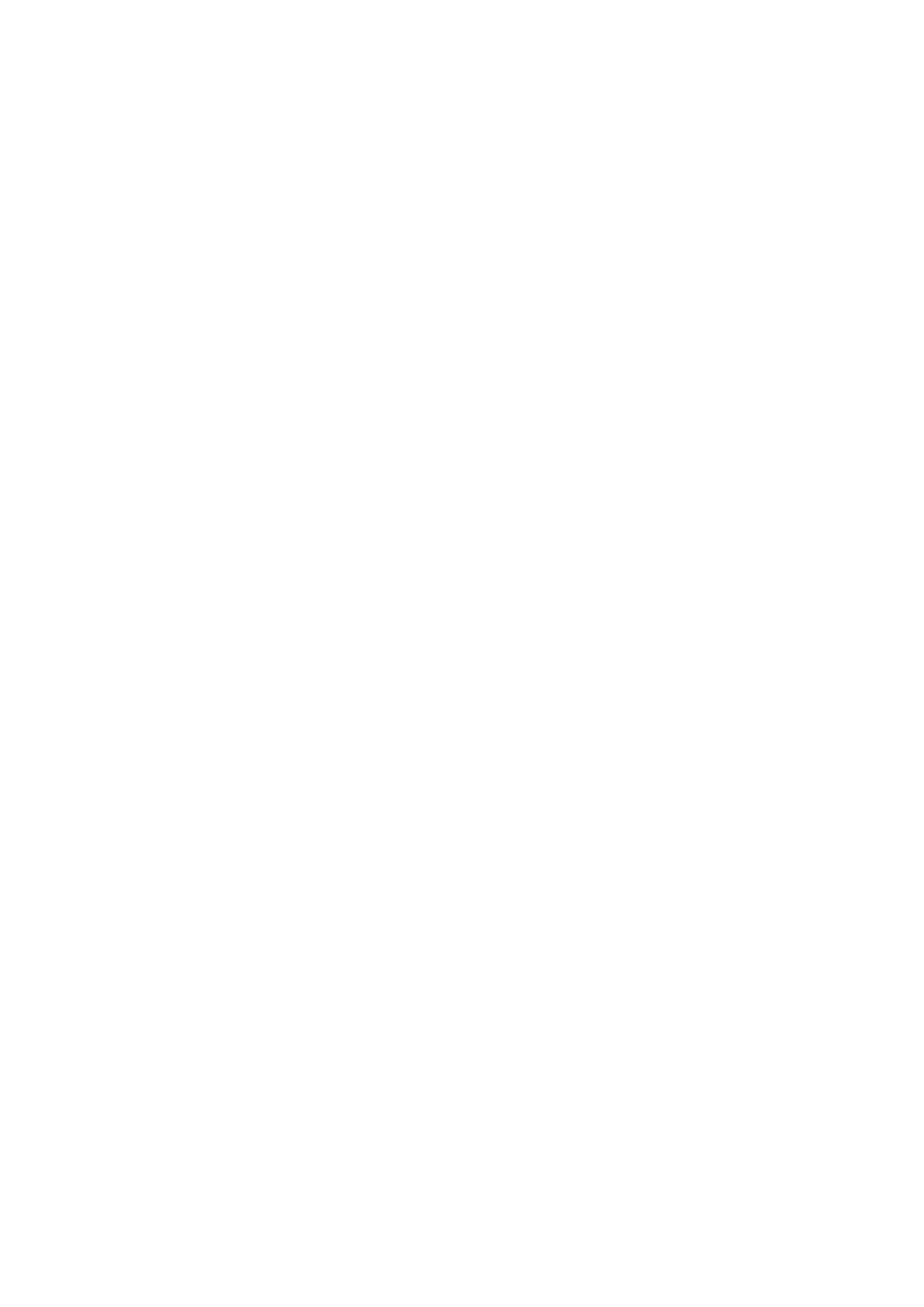### **1. What is the New Homes Bonus?**

- 1.1 The New Homes Bonus (NHB) is a national initiative, introduced in 2011/12, which provides funding to principal councils (i.e. Unitary, County and District councils) in proportion to the increase in the number of homes in their area year on year. These may be newly built, conversions or empty homes being returned to use.
- 1.2 For every new home that is created in the Fylde borough the government gives the council a level of grant based on the national average Council Tax charge each year (originally grant allocations were for six years but this was reduced to five and then four years with effect from 2018/19, and from 2020/21 the allocation was for a single year only).
- 1.3 Under the current national scheme the grant in Fylde's area is shared between the district council (Fylde Council) and the upper-tier authority (Lancashire County Council), with Fylde Council receiving 80% of the grant and the County Council 20%.
- 1.4 Local councils decide how to spend NHB. The grant is a non-ring-fenced revenue grant, which means it can be used for a variety of different projects or to support general expenditure.
- 1.5 New Homes Bonus is not new money. The government has reduced other funding (particularly the Revenue Support Grant) to local councils in order to create the necessary funding for the NHB scheme. Consequently, it has been necessary for Fylde Council and many others to direct income from New Homes Bonus to compensate for and to balance out other cuts in government funding for Council services.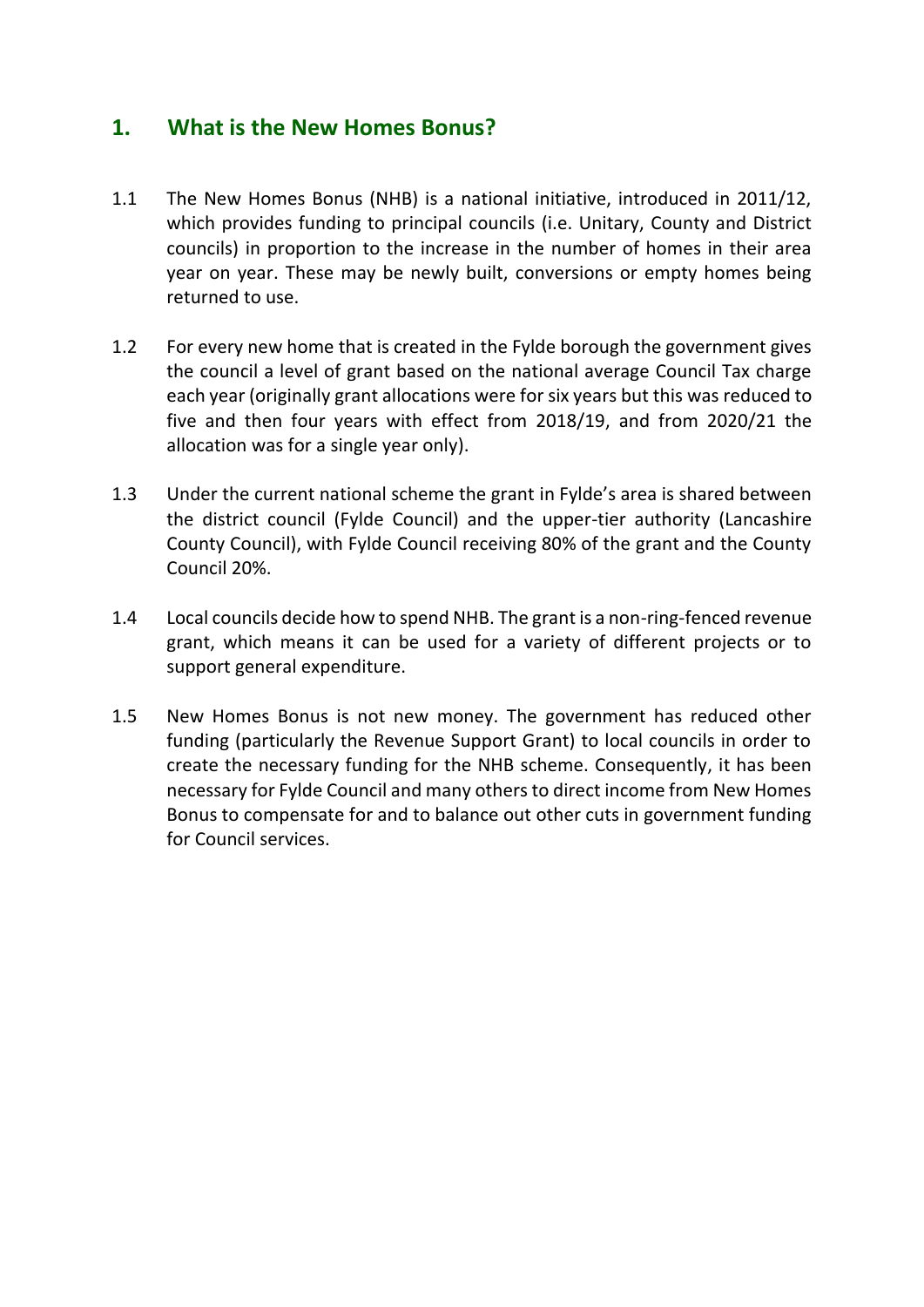### **2. Purpose of this policy**

- 2.1 In 2018/19 Fylde Council introduced a new initiative in which funding is allocated to town and parish councils to help alleviate the impacts of housing growth on local communities.
- 2.2 The initiative is to be funded from a portion of the New Homes Bonus income that is received by Fylde Council.
- 2.3 The purpose of this policy document is to provide the framework for the system of grant support to town and parish areas which have experienced aboveaverage growth in housing numbers.
- 2.4 At present there is uncertainty around the future of the national scheme beyond the current year, especially in the light of current national funding pressures created by the various covid support schemes to businesses and individuals. In early 2021 the [government consulted on the future of the](https://www.gov.uk/government/consultations/the-future-of-the-new-homes-bonus-consultation)  [national New Homes Bonus scheme](https://www.gov.uk/government/consultations/the-future-of-the-new-homes-bonus-consultation) with the consultation indicating the possibility of changes to the existing arrangements. The outcome of the consultation is yet to be published. It is conceivable that NHB funding for 2022/23 will be restricted to the legacy payments in respect of previous years; or that there will be no NHB funding whatsoever to local authorities in 2022/23; or that there will be a further single-year allocation for 2022/23.
- 2.5 It is unlikely that there will be any clarity about the future of the NHB scheme, and allocations for 2022/23, until the local government finance settlement is announced in mid-December 2021.
- 2.6 This Policy will only be applicable in the event that Fylde Council receive an allocation of New Homes Bonus grant for 2022/23.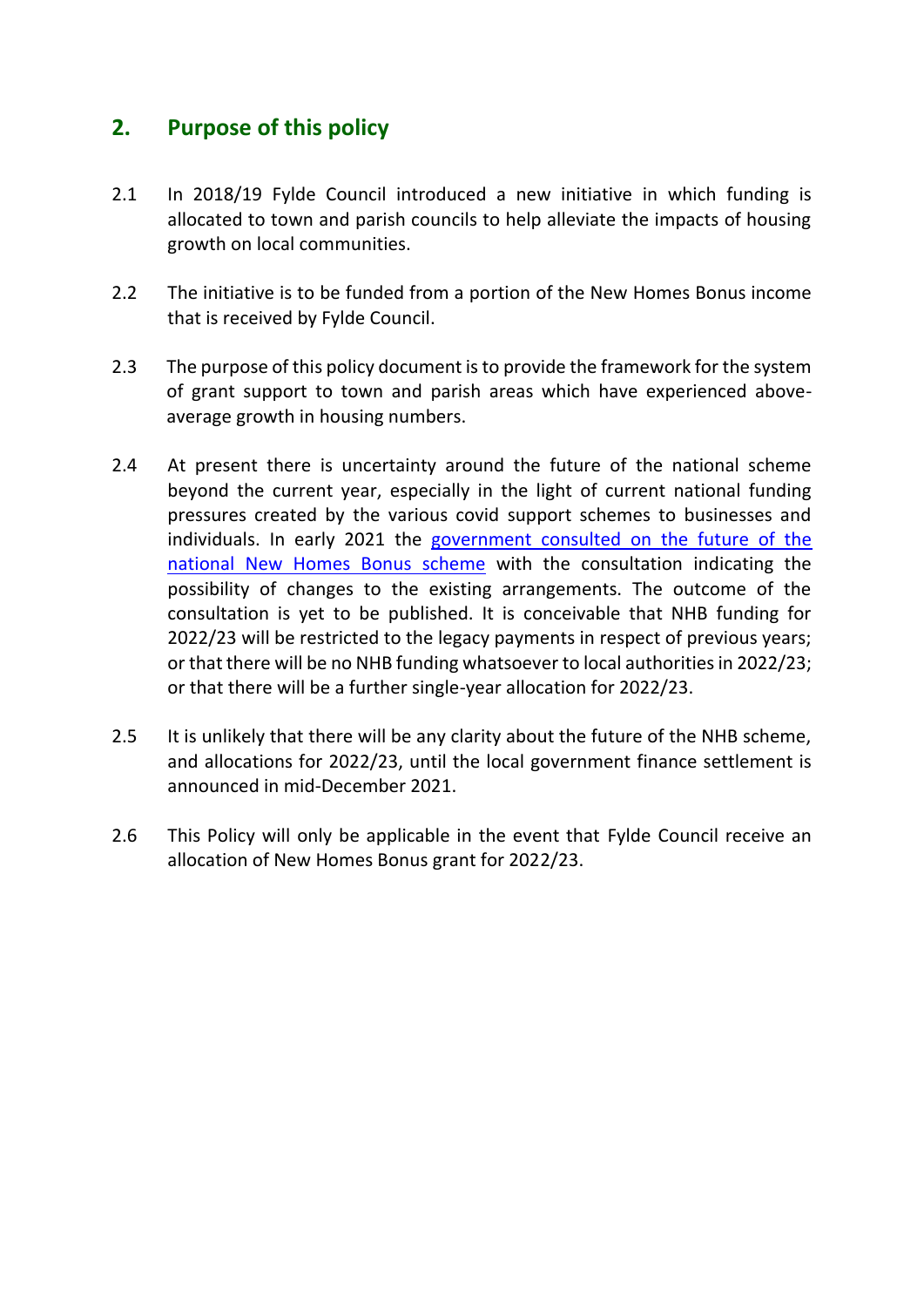# **3. Commencement of the scheme and funding levels**

- 3.1 This local scheme commenced in the 2018/19 financial year and has remained in place in the following years. It is proposed that it continues for 2022/23, subject to Fylde Council receiving an allocation of New Homes Bonus grant for 2022/23.
- 3.2 The operation of the scheme for subsequent years will be determined by a review of the effectiveness of the arrangements in delivering the intended outcomes. That review will be undertaken during 2022/23 in the event that Fylde Council receives an allocation of New Homes Bonus grant for 2022/23 and is able to distribute an element of that to town and parish councils.
- 3.3 For 2022/23 the total grant funding to be distributed will be a figure equivalent to 5% of the latest estimate of the total New Homes Bonus income receivable by Fylde council for that year, should there be such an allocation.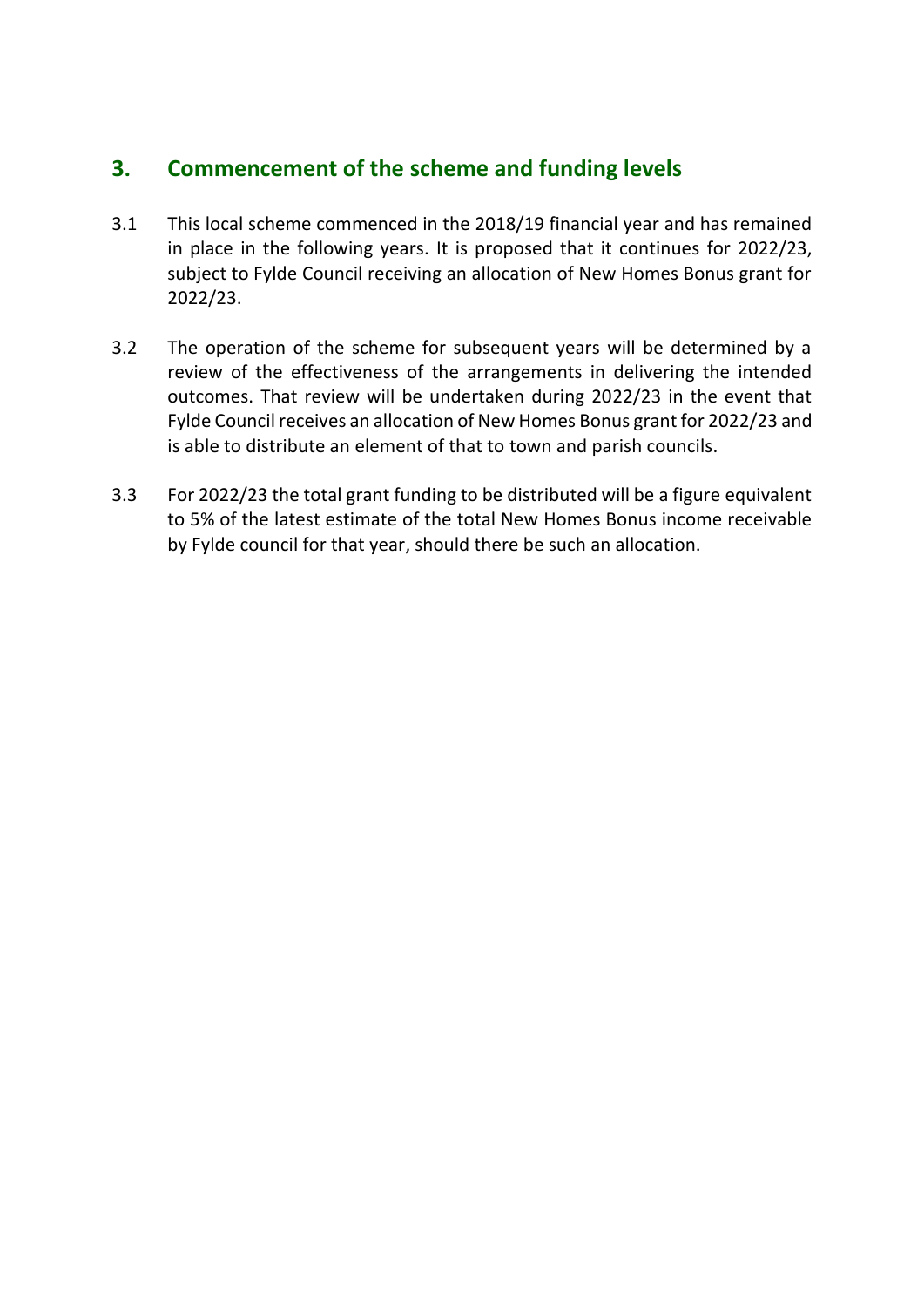# **4. The aims and objectives of this initiative**

- 4.1 The scheme is intended to support new projects where there is a demonstrable need to assist in the provision of community amenities that are necessary because of growth in property numbers, and consequently an increase in the demand for local services, and that have tangible benefits for the community.
- 4.2 The broad objective of the policy can be summarised as:

 *"to provide grant support to town and parish areas which have experienced above-average growth in housing numbers."*

- 4.3 Specifically projects to be funded under this initiative should meet one of the following criteria:
	- Schemes that develop community facilities;
	- Schemes that address particular issues associated with housing growth;
	- Parks and green space development schemes;
	- Schemes to improve travel, public transport or car parks.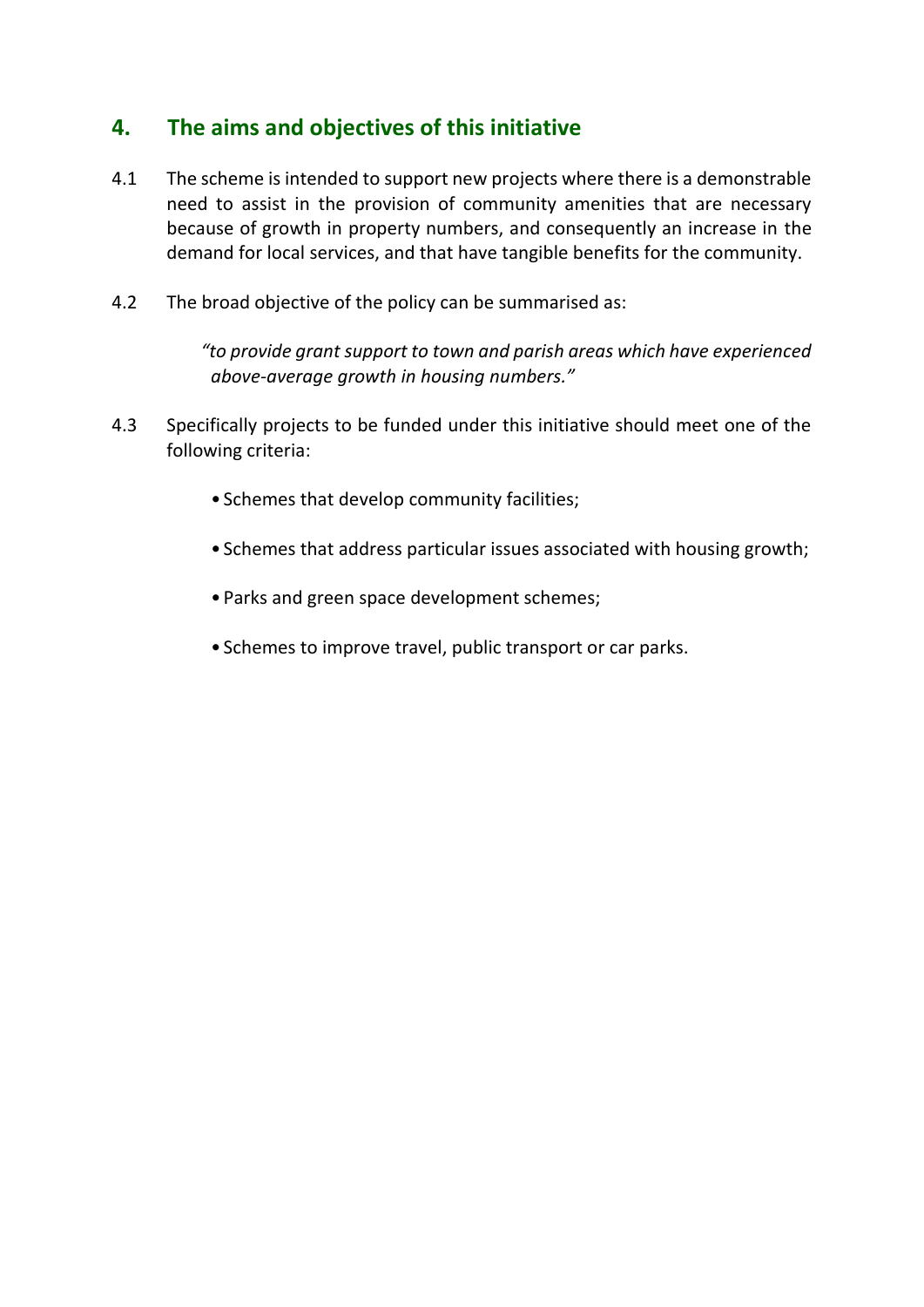### **5. How grant amounts will be calculated**

- 5.1 The grant distribution methodology will reflect relative growth in total property numbers in each town and parish area.
- 5.2 For the purpose of this initiative, the Valuation Office property data that is provided as at September each year for the purposes of calculating the New Homes Bonus amount for the following year, shall be the basis of defining property numbers, and thereby also property growth for the past year, for each area.
- 5.3 Grants will only be available to town and parish areas that have experienced property growth for the past year above a baseline of 0.4% (of the prior year total property numbers). This is to match the government threshold of 'expected annual growth' as represented in the revised New Homes Bonus 'baseline' that applies to Fylde Council and all other recipients of New Homes Bonus funding.
- 5.4 The total sum to be distributed to town and parish areas that have experienced growth above the 0.4% baseline level will be divided amongst those qualifying areas by reference to the absolute numbers of additional property numbers in excess of the 'baseline' level for each area in the preceding year.
- 5.5 Not all town and parish areas will experience growth in property numbers in every year. Some that do experience growth in property numbers may not exceed the 0.4% baseline threshold. As a consequence of the methodology for calculating entitlement to grants as set out above, not all town and parish councils will be eligible to receive a grant under this initiative in every year.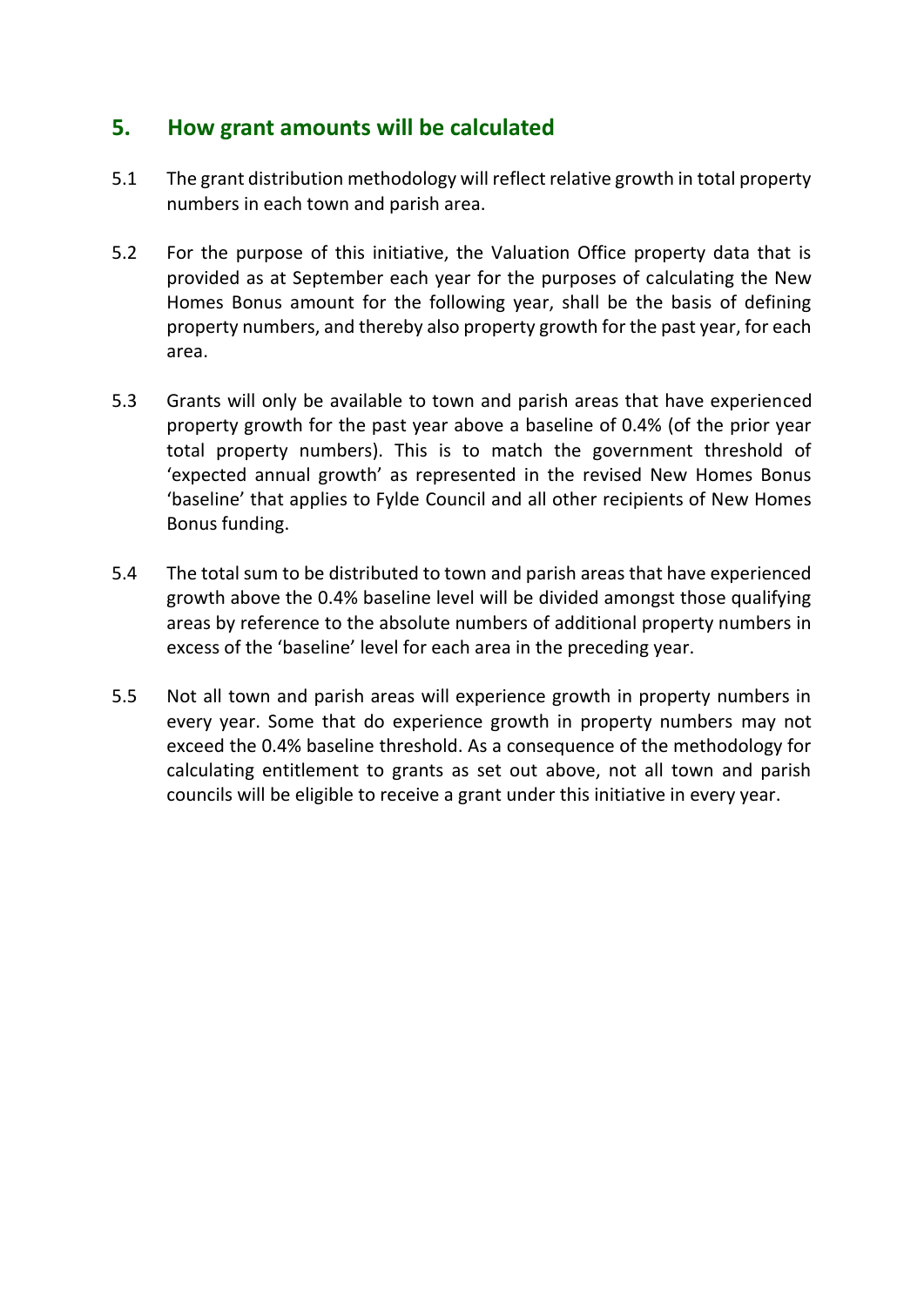## **6. Grant notification and reporting**

- 6.1 The sums to be distributed to town and parish areas for the next financial year will be scheduled for consideration and approval at a meeting of the Council at the earliest opportunity once allocations to each local authority have been announced.
- 6.2 In the case of individual grant awards in excess of £1,000, grant recipients are required to confirm how the grant is to be used in the form of a written statement in compliance with the approved scheme requirements (as set out in paragraph 4.3) prior to the release of funding.
- 6.3 Additionally in respect of grants in excess of £1,000, grant recipients are required to complete a mid-year statement to confirm how the grant has been (or will be) used. This information must be submitted by 30<sup>th</sup> September and must be in the form prescribed for this purpose. This will require completion of a 'Grant Mid-Year Review' pro forma that will be provided for this purpose. This information will be used to assess the success of the scheme relative to the stated intentions of the initiative and will be used to inform the decision as to whether the scheme will continue for the following year.
- 6.4 For Town and parish councils that may receive modest annual grant allocations as part of this initiative the annual allocations may be accumulated over a period of no more than 3 years in order to provide sufficient funding for a larger scheme to be undertaken than would be achievable using a single year funding allocation.
- 6.5 Grant funding from this initiative may be used as match-funding for other grant applications.